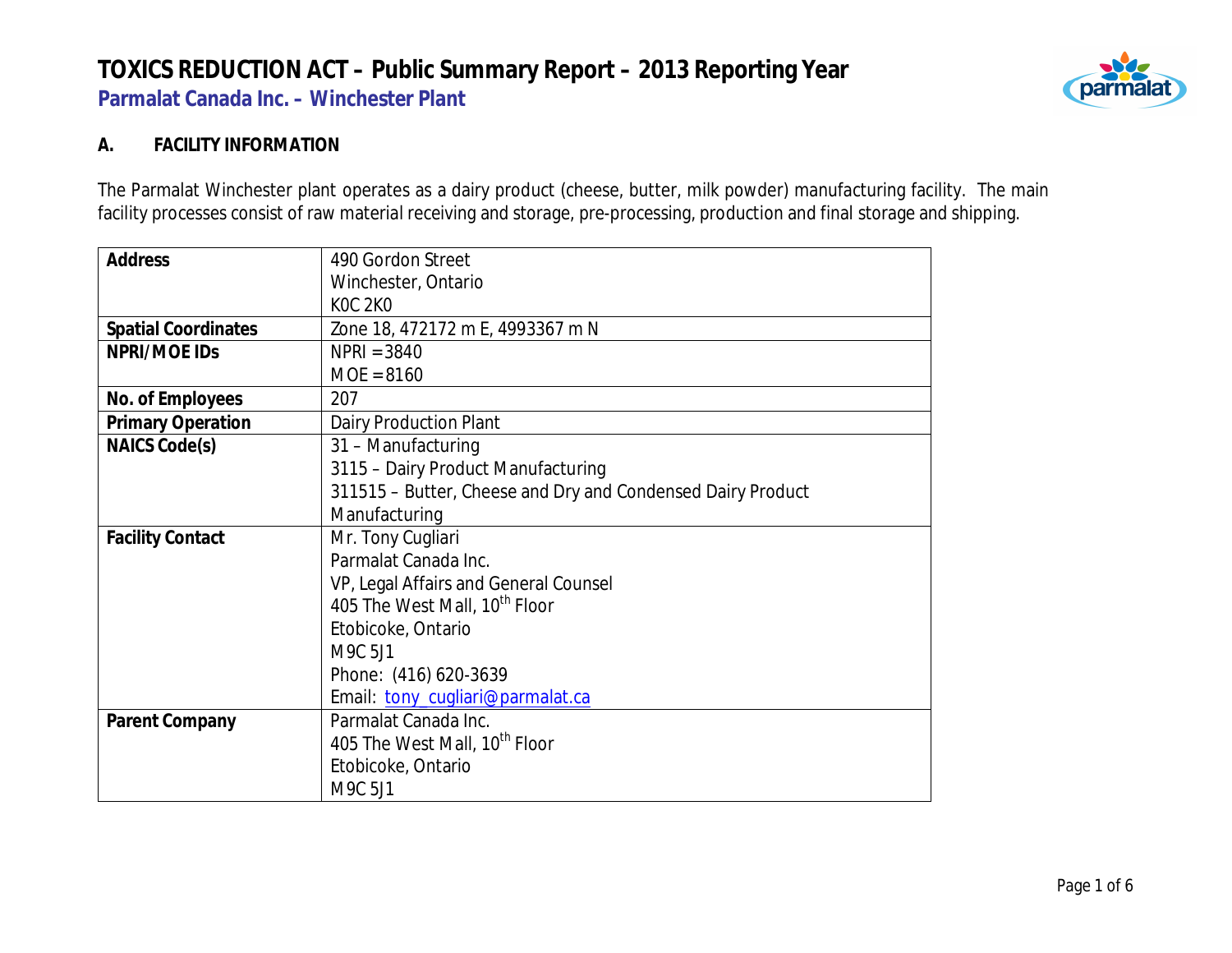

#### **B. TOXIC SUBSTANCE ACCOUNTING**

| <b>Substances Reported</b>    | CAS#      | <b>Primary Use/Source</b>                            |
|-------------------------------|-----------|------------------------------------------------------|
| <b>NPRI Part 1 Substances</b> |           |                                                      |
| Nitric acid                   | 7697-37-2 | Clean-in-place chemicals                             |
| Sulphuric acid                | 7664-93-9 | Wastewater treatment                                 |
| Total ammonia                 | <b>NA</b> | Control culture growth in product                    |
| Total phosphorus              | NА        | Effluent discharges to wastewater<br>treatment plant |
| $PM_{10}$                     | <b>NA</b> | Pollution control devices, fuel<br>combustion        |
| PM <sub>2.5</sub>             | <b>NA</b> | Pollution control devices, fuel<br>combustion        |

#### **Accounting Details**

|                              | <b>Accounting Quantities</b> |                   |                          |                |                                           |
|------------------------------|------------------------------|-------------------|--------------------------|----------------|-------------------------------------------|
| Substance/Category           | 2012                         | 2013              | <b>Annual Comparison</b> |                | Reason for Change                         |
|                              | (tonne)                      | (tonne)           | (tonne)                  | $(\%)$         |                                           |
| Nitric acid                  |                              |                   |                          |                |                                           |
| Used                         | >100 to 1,000                | $>100$ to $1,000$ | $(+) > 1$ to             | $(+)1.3$       | $n/a$ – quantities approximately the same |
|                              |                              |                   | 10                       |                |                                           |
| Created                      | 0                            |                   | 0                        | $\overline{0}$ | n/a                                       |
| <b>Contained in Product</b>  |                              |                   | 0                        | $\overline{0}$ | n/a                                       |
| Released to Air              | 0                            | $\overline{0}$    | 0                        | $\Omega$       | n/a                                       |
| <b>Released to Water</b>     | 0                            | 0                 | 0                        | $\Omega$       | n/a                                       |
| <b>Transfer for Disposal</b> | 0                            | 0                 | 0                        |                | n/a                                       |
| Transfer for Recycle         | 0                            |                   | 0                        |                | n/a                                       |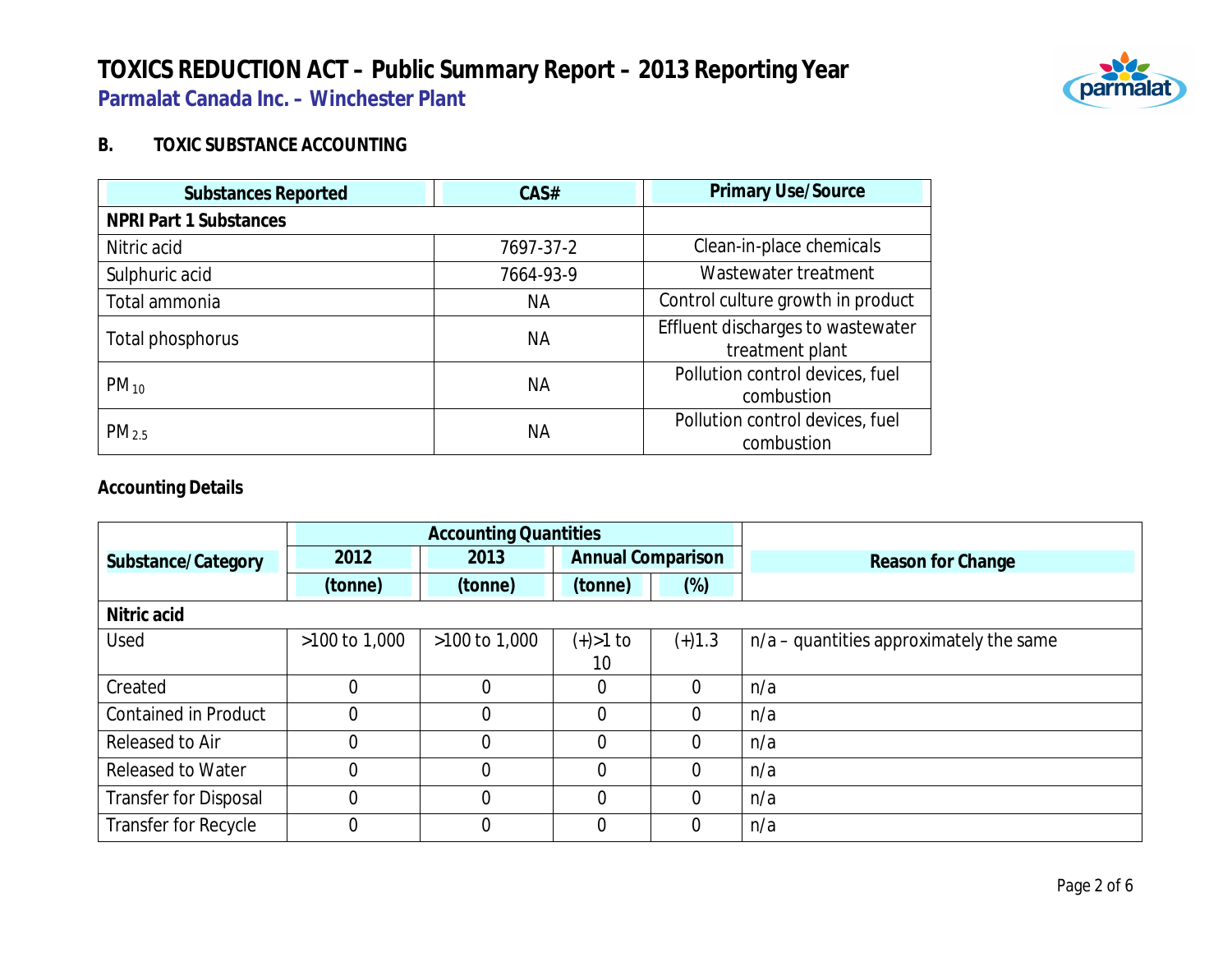

|                              | <b>Accounting Quantities</b> |                |                          |                |                                                               |  |  |
|------------------------------|------------------------------|----------------|--------------------------|----------------|---------------------------------------------------------------|--|--|
| Substance/Category           | 2012                         | 2013           | <b>Annual Comparison</b> |                | Reason for Change                                             |  |  |
|                              | (tonne)                      | (tonne)        | (tonne)                  | $(\%)$         |                                                               |  |  |
| Sulphuric acid               |                              |                |                          |                |                                                               |  |  |
| Used                         | >100 to 1,000                | >100 to 1,000  | $(-) > 10$ to<br>100     | $(-)28.7%$     | Decreased usage for neutralization of wastewater              |  |  |
| Created                      | $\overline{0}$               | $\overline{0}$ | 0                        | $\overline{0}$ | n/a                                                           |  |  |
| <b>Contained in Product</b>  | $\overline{0}$               | $\overline{0}$ | $\overline{0}$           | $\overline{0}$ | n/a                                                           |  |  |
| Released to Air              | $\overline{0}$               | $\overline{0}$ | $\overline{0}$           | $\overline{0}$ | n/a                                                           |  |  |
| <b>Released to Water</b>     | $\overline{0}$               | $\overline{0}$ | $\overline{0}$           | $\overline{0}$ | n/a                                                           |  |  |
| <b>Transfer for Disposal</b> | $\overline{0}$               | $\mathbf 0$    | $\overline{0}$           | 0              | n/a                                                           |  |  |
| Transfer for Recycle         | $\overline{0}$               | $\overline{0}$ | 0                        | 0              | n/a                                                           |  |  |
| Total ammonia                |                              |                |                          |                |                                                               |  |  |
| Used                         | >1 to 10                     | >1 to 10       | $(-) > 0$ to 10          | $(-)7.2$       | Decreased usage of ammonia in production<br>process.          |  |  |
| Created                      | >10 to 100                   | $>10$ to $100$ | $(+) > 1$ to<br>10       | $(+)8.0$       | Increased quantity created in wastewater<br>treatment process |  |  |
| <b>Contained in Product</b>  | $\mathbf 0$                  | $\overline{0}$ | 0                        | $\overline{0}$ |                                                               |  |  |
| Released to Air              | $\overline{0}$               | $\overline{0}$ | 0                        | $\overline{0}$ |                                                               |  |  |
| <b>Released to Water</b>     | 0.342                        | 0.838          | $(+)0.496$               | $(+) > 100$    | Increased quantity in wastewater discharges                   |  |  |
| <b>Transfer for Disposal</b> | 18.01                        | 18.98          | $(+)0.970$               | $(+)5.4$       | Increased quantity in biosolids disposed off-site             |  |  |
| Transfer for Recycle         | $\overline{0}$               | $\Omega$       | $\Omega$                 | $\Omega$       | n/a                                                           |  |  |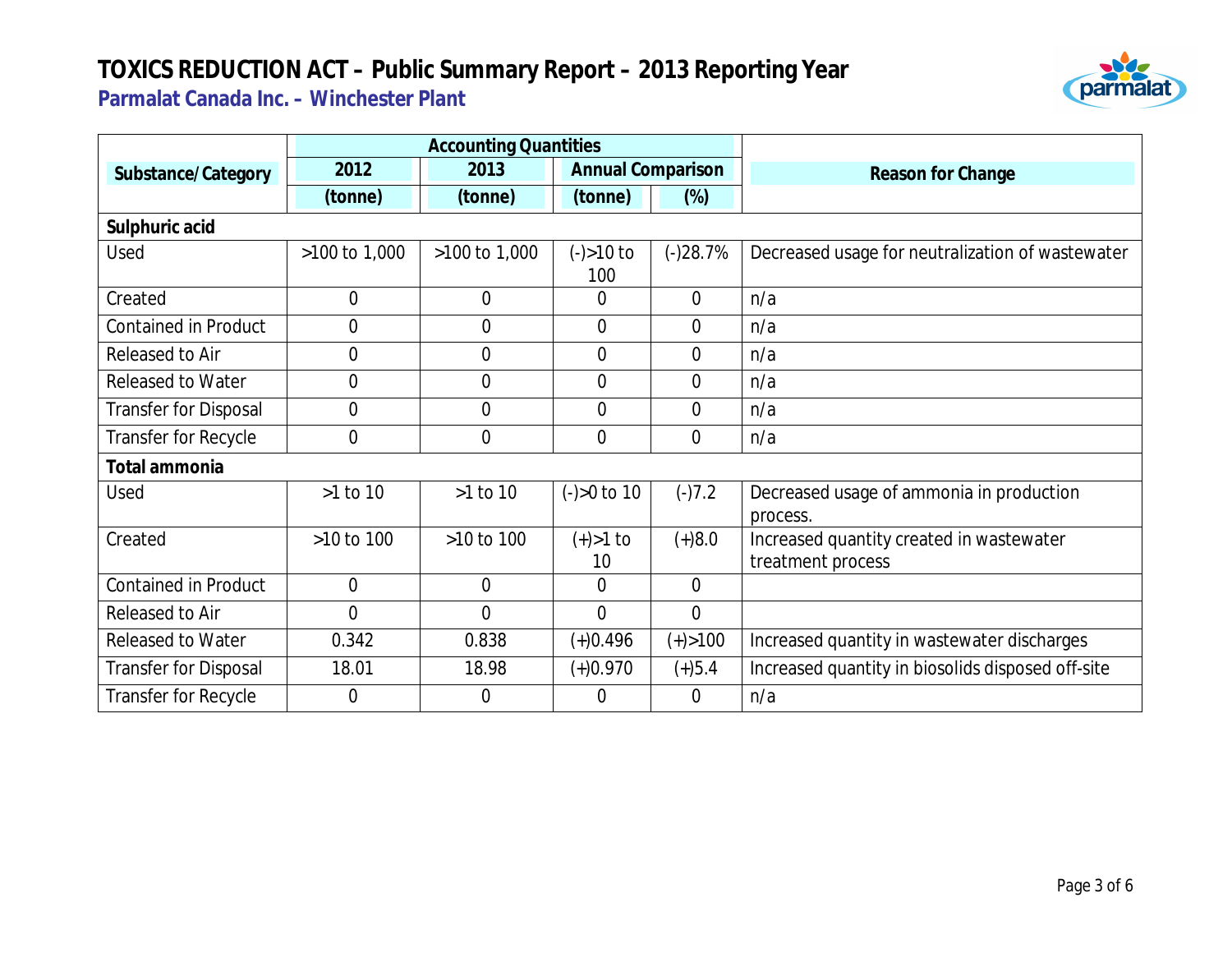

|                              | <b>Accounting Quantities</b> |                |                          |                |                                                                            |
|------------------------------|------------------------------|----------------|--------------------------|----------------|----------------------------------------------------------------------------|
| Substance/Category           | 2012                         | 2013           | <b>Annual Comparison</b> |                | Reason for Change                                                          |
|                              | (tonne)                      | (tonne)        | (tonne)                  | $(\%)$         |                                                                            |
| Total phosphorus             |                              |                |                          |                |                                                                            |
| Used                         | $\overline{0}$               | $\overline{0}$ | $\overline{0}$           | $\overline{0}$ | n/a                                                                        |
| Created                      | >10 to 100                   | >10 to 100     | $(-) > 1$ to 10          | $(-)3.4$       | $n/a$ – quantities approximately the same                                  |
| <b>Contained in Product</b>  | 0                            | $\Omega$       | $\Omega$                 | $\overline{0}$ | n/a                                                                        |
| Released to Air              | $\overline{0}$               | $\overline{0}$ | $\overline{0}$           | $\Omega$       | n/a                                                                        |
| <b>Released to Water</b>     | 0.174                        | 0.133          | $(-)0.041$               | $(-)23.6$      | Decreased quantity of phosphorus in wastewater<br>discharges               |
| <b>Transfer for Disposal</b> | 31.84                        | 30.83          | $(-)1.010$               | $(-)3.2$       | $n/a$ – quantities approximately the same                                  |
| Transfer for Recycle         | $\boldsymbol{0}$             | $\overline{0}$ | $\overline{0}$           | $\overline{0}$ |                                                                            |
| $PM_{10}$                    |                              |                |                          |                |                                                                            |
| Created                      | $>10$ to 100                 | >10 to 100     | $(+) > 10$ to<br>100     | $(+)39.3$      | Increased powder production and run times of<br>dust collectors / cyclones |
| Released to Air              | 4.368                        | 4.642          | $(+)0.274$               | $(+)6.3$       | Increased powder production and run times of<br>dust collectors / cyclones |
| PM <sub>2.5</sub>            |                              |                |                          |                |                                                                            |
| Created                      | >10 to 100                   | >10 to 100     | $(+) > 10$ to<br>100     | $(+)43.2$      | Increased powder production and run times of<br>dust collectors / cyclones |
| Released to Air              | 3.893                        | 4.166          | $(+)0.273$               | $(+)7.0$       | Increased powder production and run times of<br>dust collectors / cyclones |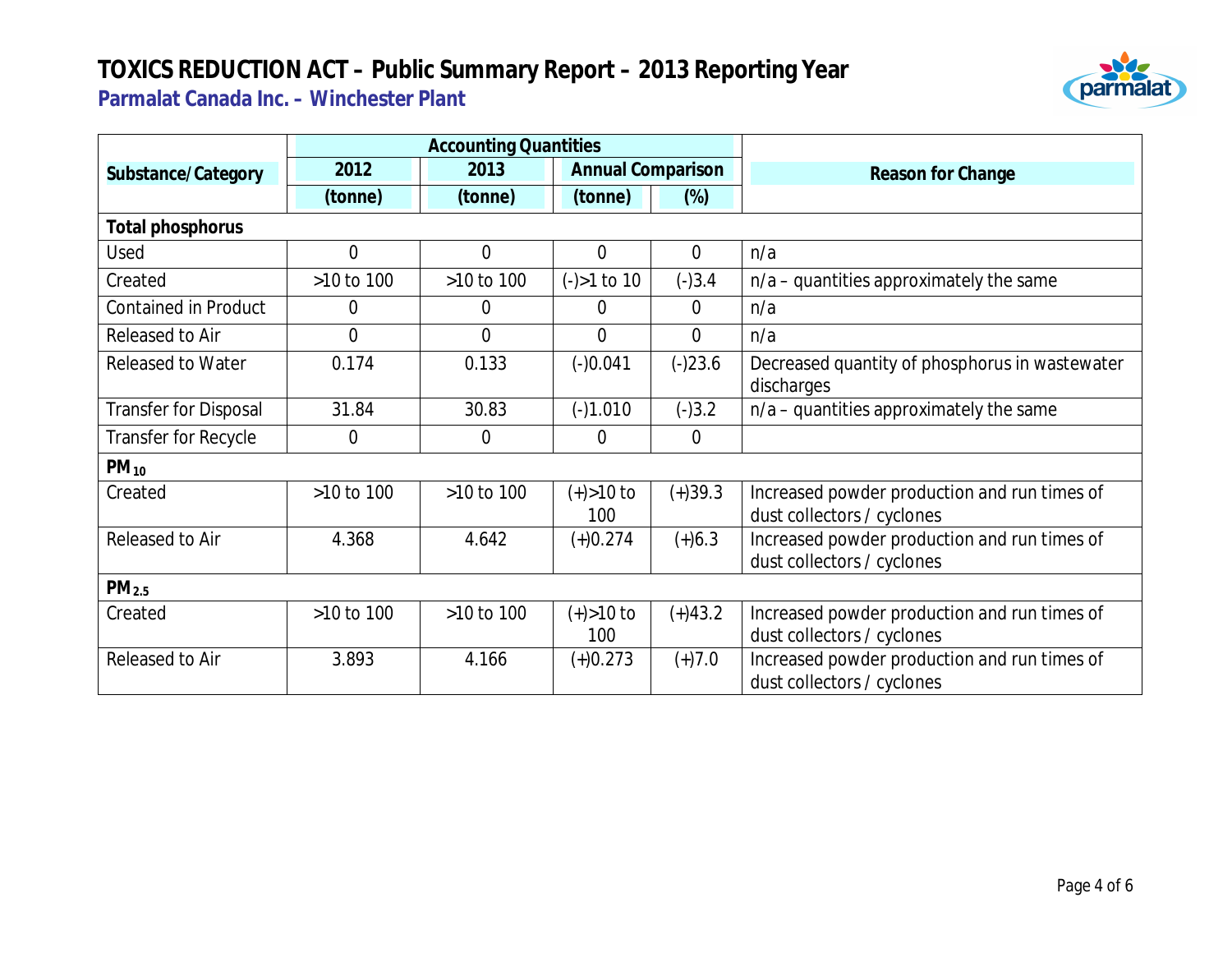

#### **C. TOXIC SUBSTANCE REDUCTION PLANNING**

### **Objectives & Targets**

| Substance        | <b>Objectives &amp; Targets</b>                                                                                                                                    | <b>Reduction Option Progress</b>                                                                        |
|------------------|--------------------------------------------------------------------------------------------------------------------------------------------------------------------|---------------------------------------------------------------------------------------------------------|
| Nitric acid      | While Parmalat Canada Inc. has not identified any<br>reduction options as technically and economically<br>feasible, the facility will continue to monitor industry | No reduction options to be implemented                                                                  |
|                  | standards for the use of nitric acid in CIP systems.                                                                                                               |                                                                                                         |
|                  | Reduce the use of sulphuric acid by reducing the                                                                                                                   | MOE ECA approval received in August 2013. Capital                                                       |
| Sulphuric acid   | amount of water that is stored in the on-site lagoons,<br>where pH rises, requiring the use of more sulphuric                                                      | works anticipated to be implemented by the end of<br>2014. It is anticipated that direct discharge will |
|                  | acid to reduce the pH prior to discharge.                                                                                                                          | result in a reduction in the use of sulphuric acid.                                                     |
|                  | While Parmalat Canada Inc. has not identified any                                                                                                                  | No reduction options to be implemented.                                                                 |
| Total ammonia    | reduction options as technically and economically<br>feasible, the facility will continue to monitor industry                                                      |                                                                                                         |
|                  | standards for neutralizing agents.                                                                                                                                 |                                                                                                         |
|                  | While Parmalat has not identified any technically or<br>economically feasible options for the reduction of                                                         | No reduction options to be implemented.                                                                 |
|                  | phosphorus, the facility will continue on-going efforts                                                                                                            |                                                                                                         |
| Total phosphorus | to reduce the amount of phosphorus that enters the                                                                                                                 |                                                                                                         |
|                  | environment and to support efforts to mitigate the                                                                                                                 |                                                                                                         |
|                  | impacts of phosphorus in the South<br>Nation Watershed.                                                                                                            |                                                                                                         |
| $PM_{10}$        | As the substance is the product produced at the                                                                                                                    | No reduction options to be implemented.                                                                 |
|                  | facility, Parmalat Canada Inc. does not intend to                                                                                                                  |                                                                                                         |
|                  | implement any options to reduce the substance.                                                                                                                     |                                                                                                         |
|                  | However, the facility will continue to pursue<br>opportunities to reduce the discharge of the substance                                                            |                                                                                                         |
|                  | to the environment.                                                                                                                                                |                                                                                                         |